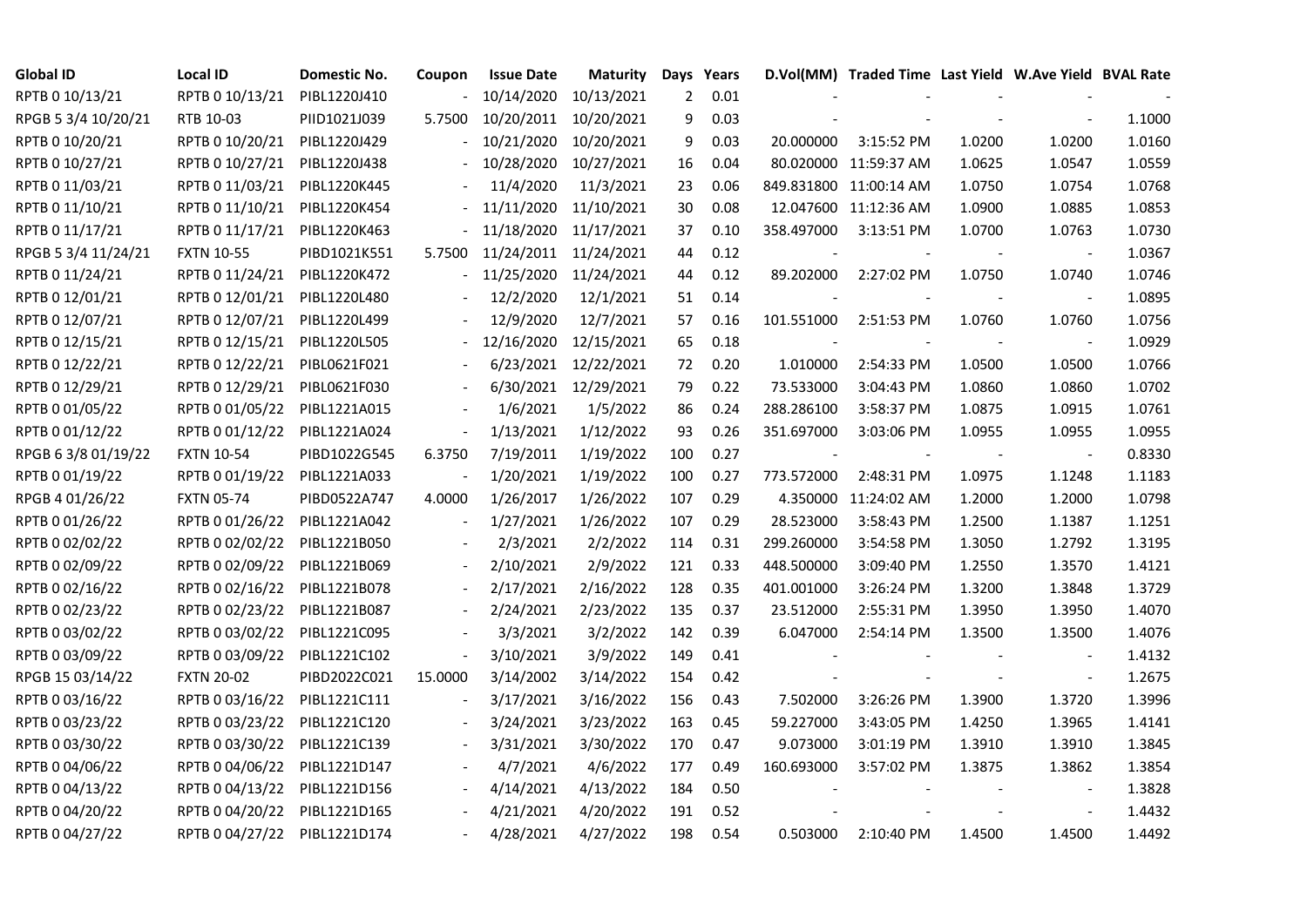| <b>Global ID</b>     | Local ID          | Domestic No. | Coupon                   | <b>Issue Date</b> | <b>Maturity</b>       |     | Days Years |            | D.Vol(MM) Traded Time Last Yield W.Ave Yield BVAL Rate |        |                          |        |
|----------------------|-------------------|--------------|--------------------------|-------------------|-----------------------|-----|------------|------------|--------------------------------------------------------|--------|--------------------------|--------|
| RPTB 0 05/04/22      | RPTB 0 05/04/22   | PIBL1221E182 |                          | 5/5/2021          | 5/4/2022              | 205 | 0.56       | 1.500000   | 2:20:35 PM                                             | 1.4800 | 1.4800                   | 1.4821 |
| RPTB 0 05/11/22      | RPTB 0 05/11/22   | PIBL1221E191 |                          | 5/12/2021         | 5/11/2022             | 212 | 0.58       |            | 4.430000 10:52:08 AM                                   | 1.4500 | 1.4500                   | 1.4893 |
| RPTB 0 05/18/22      | RPTB 0 05/18/22   | PIBL1221E208 | $\overline{\phantom{a}}$ | 5/19/2021         | 5/18/2022             | 219 | 0.60       | 20.883000  | 3:26:25 PM                                             | 1.5000 | 1.5000                   | 1.5105 |
| RPTB 0 05/25/22      | RPTB 0 05/25/22   | PIBL1221E217 | $\overline{\phantom{a}}$ | 5/26/2021         | 5/25/2022             | 226 | 0.62       |            | 2.000000 11:34:02 AM                                   | 1.5000 | 1.5000                   | 1.5056 |
| RPTB 0 06/01/22      | RPTB 0 06/01/22   | PIBL1221F225 |                          | 6/2/2021          | 6/1/2022              | 233 | 0.64       |            |                                                        |        | $\blacksquare$           | 1.4912 |
| RPTB 0 06/08/22      | RPTB 0 06/08/22   | PIBL1221F234 |                          | 6/9/2021          | 6/8/2022              | 240 | 0.66       | 5.037000   | 3:28:48 PM                                             | 1.5000 | 1.5000                   | 1.4840 |
| RPTB 0 06/15/22      | RPTB 0 06/15/22   | PIBL1221F243 |                          | 6/16/2021         | 6/15/2022             | 247 | 0.68       |            |                                                        |        | $\overline{\phantom{a}}$ | 1.5152 |
| RPTB 0 06/22/22      | RPTB 0 06/22/22   | PIBL1221F252 |                          | 6/23/2021         | 6/22/2022             | 254 | 0.70       |            |                                                        |        | $\sim$                   | 1.5175 |
| RPTB 0 06/29/22      | RPTB 0 06/29/22   | PIBL1221F261 |                          | 6/30/2021         | 6/29/2022             | 261 | 0.72       | 1.127000   | 3:31:55 PM                                             | 1.5250 | 1.5250                   | 1.5466 |
| RPGB 4 3/4 07/04/22  | <b>FXTN 03-24</b> | PIBD0322G247 | 4.7500                   | 7/4/2019          | 7/4/2022              | 266 | 0.73       |            | 5.400000 11:23:05 AM                                   | 1.6000 | 1.5815                   | 1.4787 |
| RPTB 0 07/06/22      | RPTB 0 07/06/22   | PIBL1221G279 | $\blacksquare$           | 7/7/2021          | 7/6/2022              | 268 | 0.73       | 1.300000   | 9:56:34 AM                                             | 1.5000 | 1.5000                   | 1.5065 |
| RPTB 0 07/13/22      | RPTB 0 07/13/22   | PIBL1221G288 | $\Box$                   | 7/14/2021         | 7/13/2022             | 275 | 0.75       |            |                                                        |        | $\blacksquare$           | 1.5589 |
| RPTB 0 07/20/22      | RPTB 0 07/20/22   | PIBL1221G297 | $\blacksquare$           | 7/21/2021         | 7/20/2022             | 282 | 0.77       |            | 3.020000 11:25:37 AM                                   | 1.6000 | 1.6000                   | 1.5650 |
| RPTB 0 07/27/22      | RPTB 0 07/27/22   | PIBL1221G304 | $\overline{\phantom{a}}$ | 7/28/2021         | 7/27/2022             | 289 | 0.79       |            |                                                        |        | $\overline{\phantom{a}}$ | 1.5702 |
| RPGB 4 7/8 08/02/22  | <b>FXTN 10-56</b> | PIBD1022H562 | 4.8750                   | 8/2/2012          | 8/2/2022              | 295 | 0.81       |            |                                                        |        | $\blacksquare$           | 1.5537 |
| RPTB 0 08/03/22      | RPTB 0 08/03/22   | PIBL1221H312 |                          | 8/4/2021          | 8/3/2022              | 296 | 0.81       |            | 200.100000 11:34:19 AM                                 | 1.5850 | 1.5876                   | 1.5875 |
| RPTB 0 08/10/22      | RPTB 0 08/10/22   | PIBL1221H321 | $\overline{\phantom{a}}$ | 8/11/2021         | 8/10/2022             | 303 | 0.83       |            |                                                        |        |                          | 1.5950 |
| RPTB 0 08/17/22      | RPTB 0 08/17/22   | PIBL1221H330 | $\blacksquare$           | 8/18/2021         | 8/17/2022             | 310 | 0.85       |            |                                                        |        | $\overline{\phantom{a}}$ | 1.6370 |
| RPTB 0 08/24/22      | RPTB 0 08/24/22   | PIBL1221H349 |                          | 8/25/2021         | 8/24/2022             | 317 | 0.87       |            |                                                        |        |                          | 1.5886 |
| RPTB 0 08/31/22      | RPTB 0 08/31/22   | PIBL1221I357 |                          | 9/1/2021          | 8/31/2022             | 324 | 0.89       | 3.940000   | 2:15:04 PM                                             | 1.5900 | 1.5826                   | 1.6000 |
| RPTB 0 09/07/22      | RPTB 0 09/07/22   | PIBL1221I366 | $\blacksquare$           | 9/8/2021          | 9/7/2022              | 331 | 0.91       |            | $\overline{\phantom{a}}$                               |        | $\blacksquare$           | 1.6490 |
| RPGB 4 3/4 09/13/22  | <b>FXTN 10-57</b> | PIBD1022I570 | 4.7500                   | 9/13/2012         | 9/13/2022             | 337 | 0.92       |            | 70.000000 10:20:10 AM                                  | 1.8332 | 1.8332                   | 1.8156 |
| RPTB 0 09/14/22      | RPTB 0 09/14/22   | PIBL1221I375 |                          | 9/15/2021         | 9/14/2022             | 338 | 0.93       |            |                                                        |        |                          | 1.5946 |
| RPTB 0 09/21/22      | RPTB 0 09/21/22   | PIBL1221I384 | $\overline{\phantom{a}}$ | 9/22/2021         | 9/21/2022             | 345 | 0.95       |            |                                                        |        | $\overline{\phantom{a}}$ | 1.6313 |
| RPTB 0 09/28/22      | RPTB 0 09/28/22   | PIBL12211393 | $\overline{\phantom{a}}$ | 9/29/2021         | 9/28/2022             | 352 | 0.96       | 18.619000  | 3:06:56 PM                                             | 1.5860 | 1.5860                   | 1.5826 |
| RPTB 0 10/05/22      | RPTB 0 10/05/22   | PIBL1221J409 | $\Box$                   | 10/6/2021         | 10/5/2022             | 359 | 0.98       | 67.877000  | 3:57:26 PM                                             | 1.5800 | 1.5809                   | 1.5895 |
| RPGB 12 3/4 10/17/22 | <b>FXTN 20-03</b> | PIBD2022J033 | 12.7500                  |                   | 10/17/2002 10/17/2022 | 371 | 1.02       |            |                                                        |        | $\blacksquare$           | 1.6755 |
| RPGB 4 5/8 12/04/22  | RTB 05-11         | PIID0522L114 | 4.6250                   | 12/4/2017         | 12/4/2022             | 419 | 1.15       | 213.600000 | 3:29:39 PM                                             | 1.8000 | 1.8031                   | 1.7590 |
| RPGB 4 12/06/22      | <b>FXTN 10-58</b> | PIBD1022L585 | 4.0000                   | 12/6/2012         | 12/6/2022             | 421 | 1.15       |            |                                                        |        | $\blacksquare$           | 1.6802 |
| RPGB 4 3/8 02/11/23  | RTB 03-10         | PIID0323B101 | 4.3750                   | 2/11/2020         | 2/11/2023             | 488 | 1.34       |            | 684.430000 11:24:11 AM                                 | 1.9000 | 1.8520                   | 1.8564 |
| RPGB 13 02/20/23     | <b>FXTN 20-04</b> | PIBD2023B048 | 13.0000                  | 2/20/2003         | 2/20/2023             | 497 | 1.36       |            |                                                        |        |                          | 1.8534 |
| RPGB 5 1/2 03/08/23  | <b>FXTN 05-75</b> | PIBD0523C752 | 5.5000                   | 3/8/2018          | 3/8/2023              | 513 | 1.41       |            |                                                        |        | $\overline{\phantom{a}}$ | 1.8404 |
| RPGB 3 1/2 04/21/23  | <b>FXTN 07-58</b> | PIBD0723D588 | 3.5000                   | 4/21/2016         | 4/21/2023             | 557 | 1.53       | 530.000000 | 3:58:20 PM                                             | 1.9250 | 1.9377                   | 1.9110 |
| RPGB 11 7/8 05/29/23 | <b>FXTN 20-05</b> | PIBD2023E054 | 11.8750                  | 5/29/2003         | 5/29/2023             | 595 | 1.63       |            |                                                        |        |                          | 1.9917 |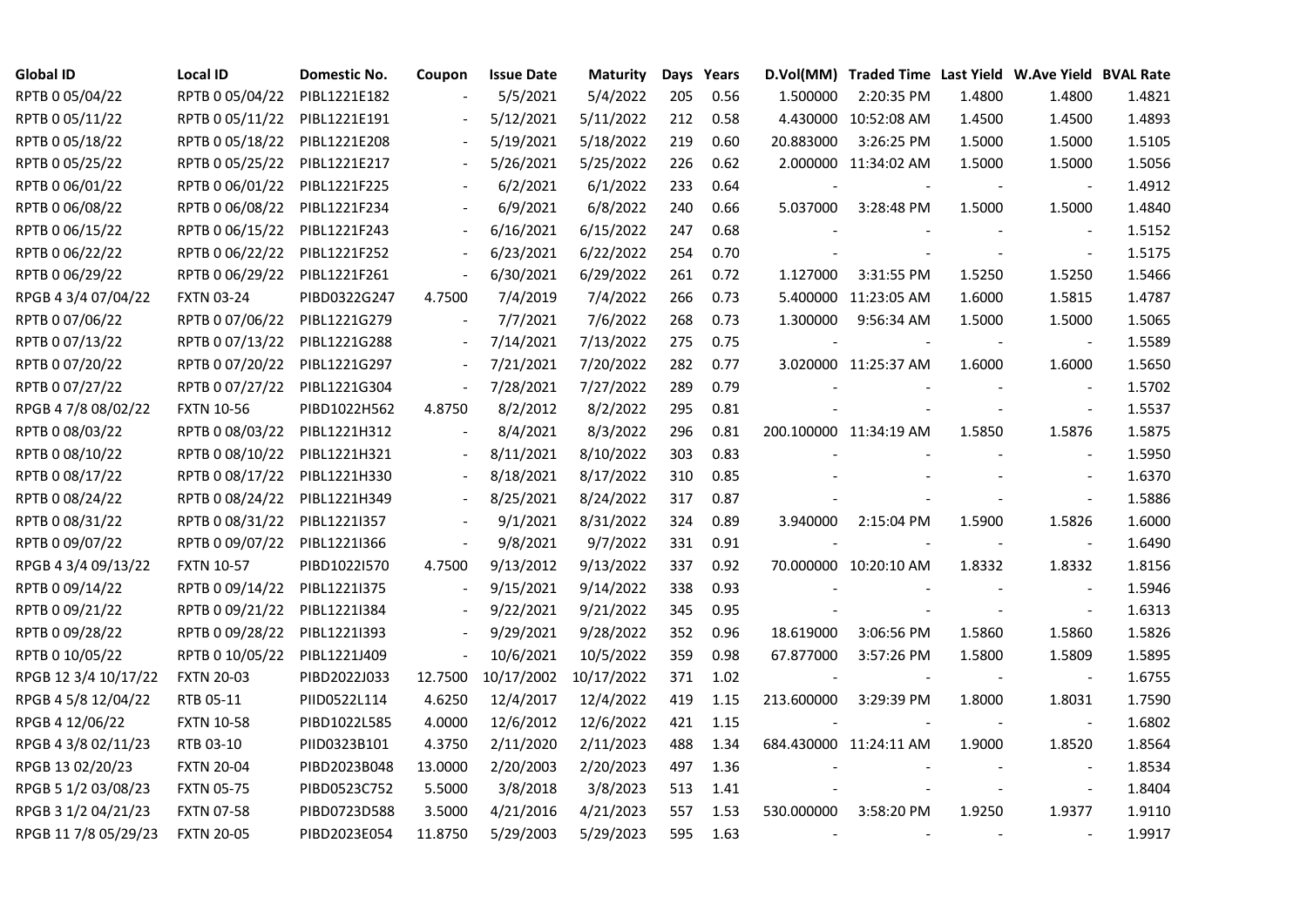| <b>Global ID</b>     | <b>Local ID</b>   | Domestic No. | Coupon  | <b>Issue Date</b> | <b>Maturity</b>  |     | Days Years | D.Vol(MM)                | Traded Time Last Yield W.Ave Yield BVAL Rate |        |                          |        |
|----------------------|-------------------|--------------|---------|-------------------|------------------|-----|------------|--------------------------|----------------------------------------------|--------|--------------------------|--------|
| RPGB 3 1/4 08/15/23  | RTB 10-04         | PIID1023H046 | 3.2500  | 8/15/2013         | 8/15/2023        | 673 | 1.84       | 50.000000                | 3:30:58 PM                                   | 2.2500 | 2.2500                   | 2.1760 |
| RPGB 2 3/8 09/10/23  | <b>FXTN 03-25</b> | PIBD0323I252 | 2.3750  | 9/10/2020         | 9/10/2023        | 699 | 1.91       | 26.870000                | 3:27:54 PM                                   | 2.2500 | 2.2463                   | 2.1842 |
| RPGB 11 3/8 10/23/23 | <b>FXTN 20-06</b> | PIBD2023J068 | 11.3750 | 10/23/2003        | 10/23/2023       | 742 | 2.03       |                          |                                              | $\sim$ | $\blacksquare$           | 2.1975 |
| RPGB 2 3/8 03/09/24  | RTB 03-11         | PIID0324C115 | 2.3750  | 3/9/2021          | 3/9/2024         | 880 | 2.41       | 235.685000               | 3:56:03 PM                                   | 2.3550 | 2.3498                   | 2.3544 |
| RPGB 6 1/4 03/12/24  | RTB 05-12         | PIID0524C129 | 6.2500  | 3/12/2019         | 3/12/2024        | 883 | 2.42       | 19.300000                | 2:19:12 PM                                   | 2.3900 | 2.2842                   | 2.4993 |
| RPGB 4 1/2 04/20/24  | <b>FXTN 07-59</b> | PIBD0724D595 | 4.5000  | 4/20/2017         | 4/20/2024        | 922 | 2.52       | 5.600000                 | 9:16:17 AM                                   | 2.5500 | 2.5500                   | 2.4234 |
| RPGB 12 3/8 06/03/24 | <b>FXTN 20-07</b> | PIBD2024F075 | 12.3750 | 6/3/2004          | 6/3/2024         | 966 | 2.65       |                          |                                              |        | $\blacksquare$           | 2.4787 |
| RPGB 12 7/8 08/05/24 | <b>FXTN 20-08</b> | PIBD2024H086 | 12.8750 | 8/5/2004          | 8/5/2024 1,029   |     | 2.82       |                          |                                              |        | $\sim$                   | 2.5578 |
| RPGB 4 1/8 08/20/24  | <b>FXTN 10-59</b> | PIBD1024H595 | 4.1250  | 8/20/2014         | 8/20/2024 1,044  |     | 2.86       |                          |                                              |        | $\overline{\phantom{a}}$ | 2.5845 |
| RPGB 4 1/4 10/17/24  | <b>FXTN 05-76</b> | PIBD0524J762 | 4.2500  | 10/17/2019        | 10/17/2024 1,102 |     | 3.02       | 0.190000                 | 3:15:58 PM                                   | 2.7000 | 2.7000                   | 2.6218 |
| RPGB 13 3/4 11/11/24 | <b>FXTN 20-09</b> | PIBD2024K091 | 13.7500 | 11/11/2004        | 11/11/2024 1,127 |     | 3.09       |                          |                                              | $\sim$ | $\blacksquare$           | 2.6797 |
| RPGB 5 3/4 04/12/25  | <b>FXTN 07-61</b> | PIBD0725D618 | 5.7500  | 4/12/2018         | 4/12/2025 1,279  |     | 3.50       |                          | 2.400000 10:45:34 AM                         | 2.8500 | 2.8500                   | 2.8653 |
| RPGB 12 1/8 04/14/25 | <b>FXTN 20-10</b> | PIBD2025D103 | 12.1250 | 4/14/2005         | 4/14/2025 1,281  |     | 3.51       |                          |                                              |        | $\overline{\phantom{a}}$ | 2.8676 |
| RPGB 2 5/8 08/12/25  | RTB 05-13         | PIID0525H130 | 2.6250  | 8/12/2020         | 8/12/2025 1,401  |     | 3.84       | 385.555000               | 3:58:48 PM                                   | 2.8350 | 2.8326                   | 2.8376 |
| RPGB 3 5/8 09/09/25  | <b>FXTN 10-60</b> | PIBD10251608 | 3.6250  | 9/9/2015          | 9/9/2025 1,429   |     | 3.91       | 342.510000               | 3:58:12 PM                                   | 2.9600 | 2.9988                   | 3.0548 |
| RPGB 12 1/8 10/20/25 | <b>FXTN 20-11</b> | PIBD2025J116 | 12.1250 | 10/20/2005        | 10/20/2025 1,470 |     | 4.03       |                          |                                              |        |                          | 3.0980 |
| RPGB 18 1/4 11/29/25 | <b>FXTN 25-01</b> | PIBD2525K015 | 18.2500 | 11/29/2000        | 11/29/2025 1,510 |     | 4.13       |                          |                                              |        | $\sim$                   | 3.1454 |
| RPGB 10 1/4 01/19/26 | <b>FXTN 20-12</b> | PIBD2026A122 | 10.2500 | 1/19/2006         | 1/19/2026 1,561  |     | 4.27       |                          |                                              |        | $\blacksquare$           | 3.2058 |
| RPGB 6 1/4 02/14/26  | <b>FXTN 07-62</b> | PIBD0726B627 | 6.2500  | 2/14/2019         | 2/14/2026 1,587  |     | 4.35       | 2.200000                 | 2:57:23 PM                                   | 3.3500 | 3.3389                   | 3.0061 |
| RPGB 3 3/8 04/08/26  | <b>FXTN 05-77</b> | PIBD0526D772 | 3.3750  | 4/8/2021          | 4/8/2026 1,640   |     | 4.49       |                          | 35.307000 11:45:59 AM                        | 3.3475 | 3.2823                   | 3.4500 |
| RPGB 3 1/2 09/20/26  | RTB 10-05         | PIID1026I057 | 3.5000  | 9/20/2016         | 9/20/2026 1,805  |     | 4.94       |                          | 19.195000 10:54:34 AM                        | 3.3800 | 3.3718                   | 3.3995 |
| RPGB 6 1/4 10/20/26  | RTB 15-01         | PIID1526J019 | 6.2500  | 10/20/2011        | 10/20/2026 1,835 |     | 5.02       |                          |                                              |        | $\sim$                   | 3.5296 |
| RPGB 8 12/07/26      | <b>FXTN 20-13</b> | PIBD2026L139 | 8.0000  | 12/7/2006         | 12/7/2026 1,883  |     | 5.16       |                          |                                              |        | $\overline{\phantom{a}}$ | 3.5808 |
| RPGB 5 3/8 03/01/27  | RTB 15-02         | PIID1527C023 | 5.3750  | 3/1/2012          | 3/1/2027 1,967   |     | 5.39       |                          | 7.380000 10:29:23 AM                         | 3.4650 | 3.4650                   | 3.7464 |
| RPGB 4 3/4 05/04/27  | <b>FXTN 10-61</b> | PIBD1027E617 | 4.7500  | 5/4/2017          | 5/4/2027 2,031   |     | 5.56       | 0.260000                 | 3:20:30 PM                                   | 3.8250 | 3.8250                   | 3.5486 |
| RPGB 8 5/8 09/06/27  | <b>FXTN 20-14</b> | PIBD2027I140 | 8.6250  | 9/6/2007          | 9/6/2027 2,156   |     | 5.90       |                          |                                              |        | $\blacksquare$           | 3.8719 |
| RPGB 6 1/4 03/22/28  | <b>FXTN 10-63</b> | PIBD1028C635 | 6.2500  | 3/22/2018         | 3/22/2028 2,354  |     | 6.45       | 21.700000                | 2:55:07 PM                                   | 4.3500 | 4.3500                   | 4.1992 |
| RPGB 3 5/8 04/22/28  | <b>FXTN 07-64</b> | PIBD0728D649 | 3.6250  | 4/22/2021         | 4/22/2028 2,385  |     | 6.53       | 1583.250000              | 3:24:34 PM                                   | 4.3485 | 4.3158                   | 4.3344 |
| RPGB 3 3/4 08/12/28  | <b>FXTN 07-65</b> | PIBD0728H654 | 3.7500  | 8/12/2021         | 8/12/2028 2,497  |     | 6.84       | 441.000000               | 3:10:05 PM                                   | 4.3500 | 4.2555                   | 4.2325 |
| RPGB 9 1/2 12/04/28  | <b>FXTN 20-15</b> | PIBD2028L151 | 9.5000  | 12/4/2008         | 12/4/2028 2,611  |     | 7.15       |                          |                                              |        |                          | 4.2569 |
| RPGB 67/8 01/10/29   | <b>FXTN 10-64</b> | PIBD1029A644 | 6.8750  | 1/10/2019         | 1/10/2029 2,648  |     | 7.25       |                          | 1.200000 11:46:39 AM                         | 4.3500 | 4.3500                   | 4.2343 |
| RPGB 8 3/4 05/27/30  | <b>FXTN 20-16</b> | PIBD2030E166 | 8.7500  | 5/27/2010         | 5/27/2030 3,150  |     | 8.62       | 5.660000                 | 3:26:38 PM                                   | 4.9000 | 4.9000                   | 4.5893 |
| RPGB 2 7/8 07/09/30  | <b>FXTN 10-65</b> | PIBD1030G655 | 2.8750  | 7/9/2020          | 7/9/2030 3,193   |     | 8.74       | 152.100000               | 3:36:24 PM                                   | 4.6350 | 4.6230                   | 4.6175 |
| RPGB 12 1/2 07/28/30 | <b>FXTN 25-02</b> | PIBD2530G029 | 12.5000 | 7/28/2005         | 7/28/2030 3,212  |     | 8.79       | $\overline{\phantom{a}}$ |                                              |        | $\sim$                   | 4.6215 |